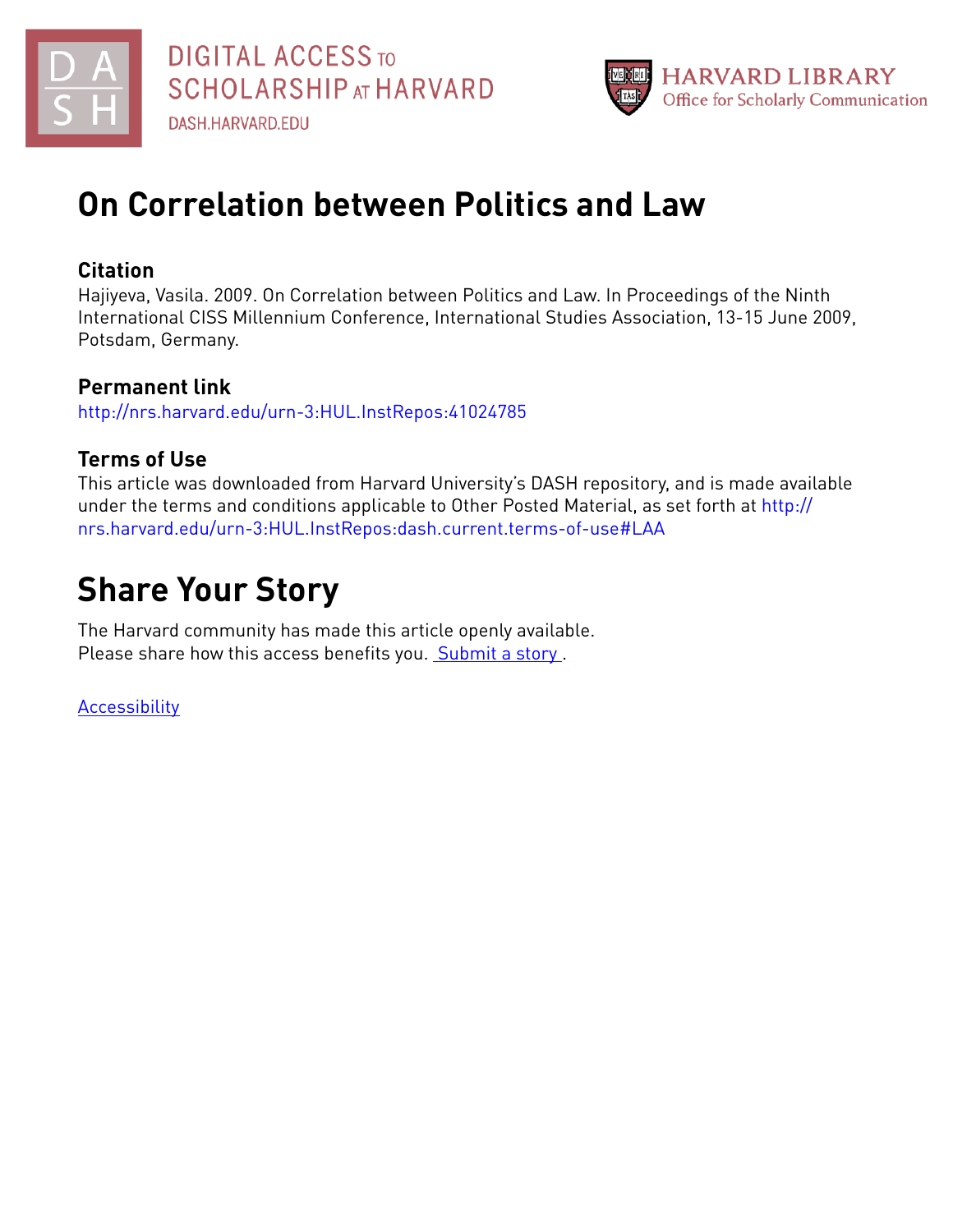International Studies Association. Ninth International CISS Millennium Conference. 13-15 June 2009. Potsdam, Germany.

### **On Correlation between Politics and Law**

Vasila Hajiyeva Azerbaijan [vasila\\_h@hotmail.com](mailto:vasila_h@hotmail.com)

#### **Abstract**

Unilateral stance on the correlation between politics and law poses difficulties in analyzing the issue.

The political system gives rise to the legal system which needs the organization of society, formation of appropriate institutions, regulation of certain kind of activity and processes, ensuring of legitimacy of political system. Acting as instrument here is the legal politics.

Conceptually, the idea stems from political considerations; hence, the politics predetermines the law and as a whole, the process proceeds in the form *politics (conceptual) → law-politics (strategic) → law.* Political purposes and tasks of conceptual nature account for the creation of legal system to thus regulate political processes of strategic nature; identify character of law and strategic politics. In identifying political goals through potentialities of political-legal system, the politics seeks to employ existing legal opportunities at the highest possible level.

Acting as subjects determining these borders and range of authorities are, as a rule, social strata and groups that regulate and control directions of political processes. An identical process typical for social sphere is observed at the international level. Active as leading subject, dominant political forces, within the framework of their purposes, rely on the international law as instrument to introduce adequate norms and standards. Also, it is great powers that venture to deviate from existing standards.

**Keywords:** politics, law, norms, system, power

#### **Paper**

Under certain conditions, a question of dominance of politics or law may become a subject of comparison between the legal state and the power based on non-democratic traditions. However, the point is not merely about a level of development of modern political and legal thought but rather the necessity of exploring the history of political thought as fundamental scientific problem. Debates over correlation between politics and law going back to Plato notwithstanding, they are still underway in scientific circles [1](#page-1-0) . Followers of one trend consider politics to play dominant role, i.e. law is subordinated to politics; others stick to the contrary opinion. In their view, it is laws,

<span id="page-1-0"></span><sup>&</sup>lt;sup>1</sup> G. Druri. Political Institutions in Terms of Law // Political science: new trends. Trans. from English by M. M. Gurvitz, A. L. Demchuk, T. V. Yakusheva. Ed. By E. B. Shestopal. – M., Veche,1999 – 816 p.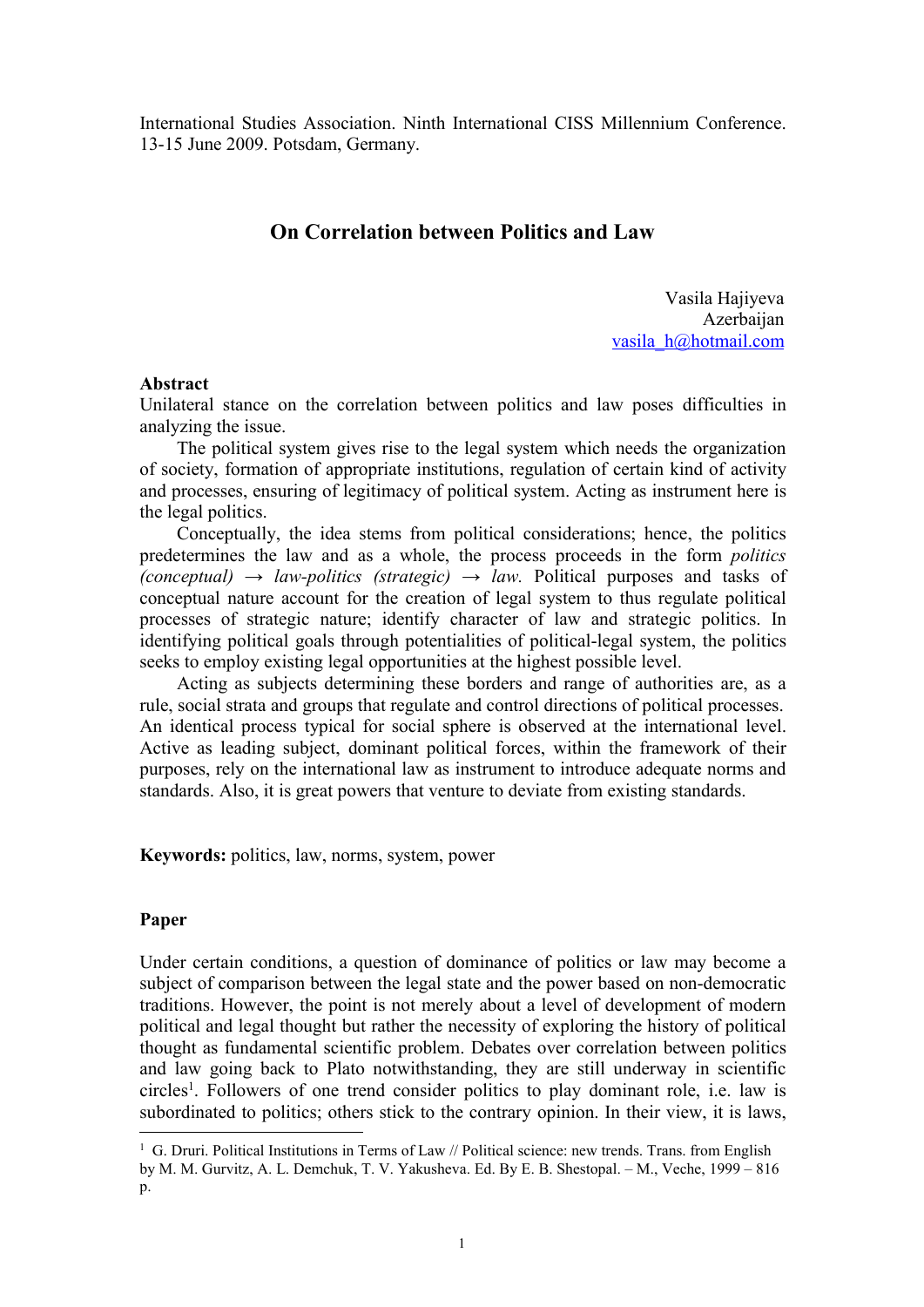not political actors that govern processes and institutions in the legal state. Debates are not simple. Thus, opponents of the first view try to argue that the system based on formal and non-formal standards provides no room not only for non-standard conceptions and activities but also for any interest and needs. Under the second point of view, advancement of draft laws, their discussions and adoption process form a part of political subject's scope of interest and activity, following which the related process starts, laws are adopted and the working mechanism is triggered. As is seen, controversies are great and deeply rooted. Our aim is not to involve in disputes but rather identify dominant features either of politics or law, features that unify or separate them, contribute to their mutual conversion and form appropriate framework and dimensions. To our thinking, should we succeed in attaining our goal, the two trends would occupy a fitting place.

The political system engenders the legal system and thus creates necessary conditions for implementation of its goals and objectives, formation of appropriate institutions, regulation of adequate activities and processes, ensuring of lawfulness and legitimacy, official recognition abroad. In cases where the legal system impedes the implementation of goals and objectives of the political system or regime, either political or constitutional crisis arises. Contrariwise, the Constitution meets objectives of the political system, while the political processes tend to develop inconsistently to the objectives set above. That said, some steps are required to ensure inviolability of the Constitution, which, in turn, may provoke internal and external pressures. Also, contradictions of two kinds may arise between political-ideological goals and the Constitution, viz.: 1. some provisions of the Constitution are not legitimate and need amendments; 2. contradictions are inborn to arise from the very nature of the Constitution, i.e. there are contradictions either between principal provisions or related laws, and this aims to favor either political regime or ruling elite interests.

Demands to change or make amendments into the Constitution come from society or different political groupings, sometimes from political parties which came to power but failed to enlist full support of society (for instance, Erdogan's Party in Turkey). If favorably, these demands are adjusted to norms and standards of the system. Demands to the New Constitution are attributable to quite new goals and objectives: the new system, new territorial division is linked to changes in the very nature of power (stratum, nation, etc.).

In considering the above-stated, conceptually, the politics predetermines the law; hence, the picture is as follows: *politics (conceptual) – law – politics (strategic) – law.* Political goals and objectives of conceptual level contribute to the creation of legal system and thus give an appropriate shape to the political processes of strategic level and regulate them by means of the legal system. For this reason, the law is regulated to thus contribute to the regulation of the politics at strategic level. Following the attainment of political goals through the use of opportunities as provided by the political-legal system and their identification within the framework of purposes and conditions set before, the politics of strategic level is seeking to avail itself maximum of the legal opportunities available and thus advance ahead. The problems to be solved on this track arise from the following:

- 1. accession to power;
- 2. division of powers and establishment of coalition government;
- 3. governmental crisis and resignation of government;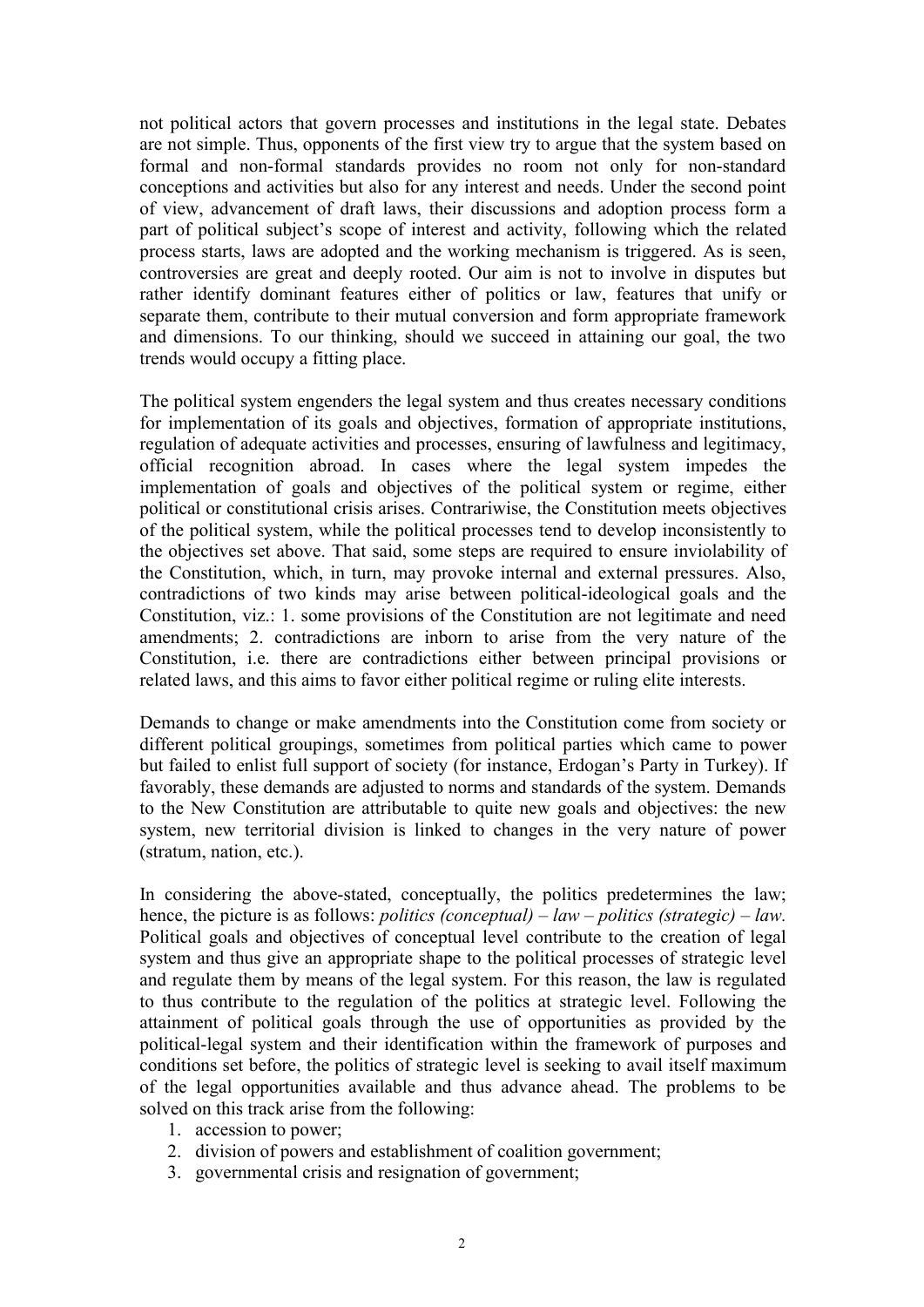- 4. legitimacy of power;
- 5. political speculations (putting draft laws and decisions in the package form on the vote by some interested Parliamentary factions);
- 6. attainment of goals and objectives within the framework of political programs of the party in power (by means of legislation, etc.);
- 7. implementation of foreign political purposes to comply with international interests;
- 8. ensuring of social-political interests of citizens.

Within the legal state, legal standards and procedures, laws and decrees with their crucial role in identifying interests, goals and strategy, predetermine main lines of political behavior. Forming a qualitative pivot of the system is the effectiveness of the political system and the related regime, as well as the political ideology to give a proper direction to the political processes. In this respect, frames of law and its limits are identified by the new political line to ensure inviolability of objectives being attained by the political system. Entities that predetermine these frames and limits are, as a rule, sections and groups, which come out as instruments of power implementation and bear responsibility for regulation and control over political processes (No experience has so far been persuasive enough to asseverate people's claims to be source of power. People's right to vote being ensured notwithstanding, the selection of candidates is, in our view, the major stage on this track, and this stage is predetermined and concerted in some democratic states by oligarchs; at best, the process proceeds with the participation of middle sections of the population). Their rights are regulated to comply with political purposes, and exercised on the basis of political agreement through legislative acts put forward by their representatives.

Regulations that adjust political processes in legal states are notable for civilian methods of control (In non-democratic systems a tough political regime is eager to replace the legal system or supplant it).However, the legal system is not shaped unilaterally. Recognizing this, the law turns into an instrument of the politics. But the methods of the use of this instrument, their levels and forms are not identical depending on specific case and circumstances. In some cases it is the Constitution, not the legal system, which accounts for the politics implementation; in other cases, it is laws, decisions and decrees, contrary to the formal Constitution that helps accomplish political goals. The latter is attributable to specificity and demands of the political regime. In this case, even if the Constitution relies on democratic principles, the regime, remaining to be non-democratic, prefers to apply the legal system at a lower level than the Constitution. Meanwhile, within the framework of democratic systems, the actual (for example, in Great Britain) and formal (in most constitutional states)<sup>2</sup> [2](#page-3-0) Constitutions rely, depending on society's traditions, stereotypes and behavioral experience, on the legal system only. Should the need arise, the legal system acts as means of bringing goals and objectives of the politics into society's notice. In other words, the subject is means of politics; the object is means of society and the law is bridge or means equally. However, this mechanism operates bilaterally, not unilaterally. Thus, society also preconditions the law as its means, and the process is determined, led and framed by the politics.

<span id="page-3-0"></span><sup>2</sup> Constitution of the Azerbaijan Republic. "Legal literature" Publishing house, Baku, 2006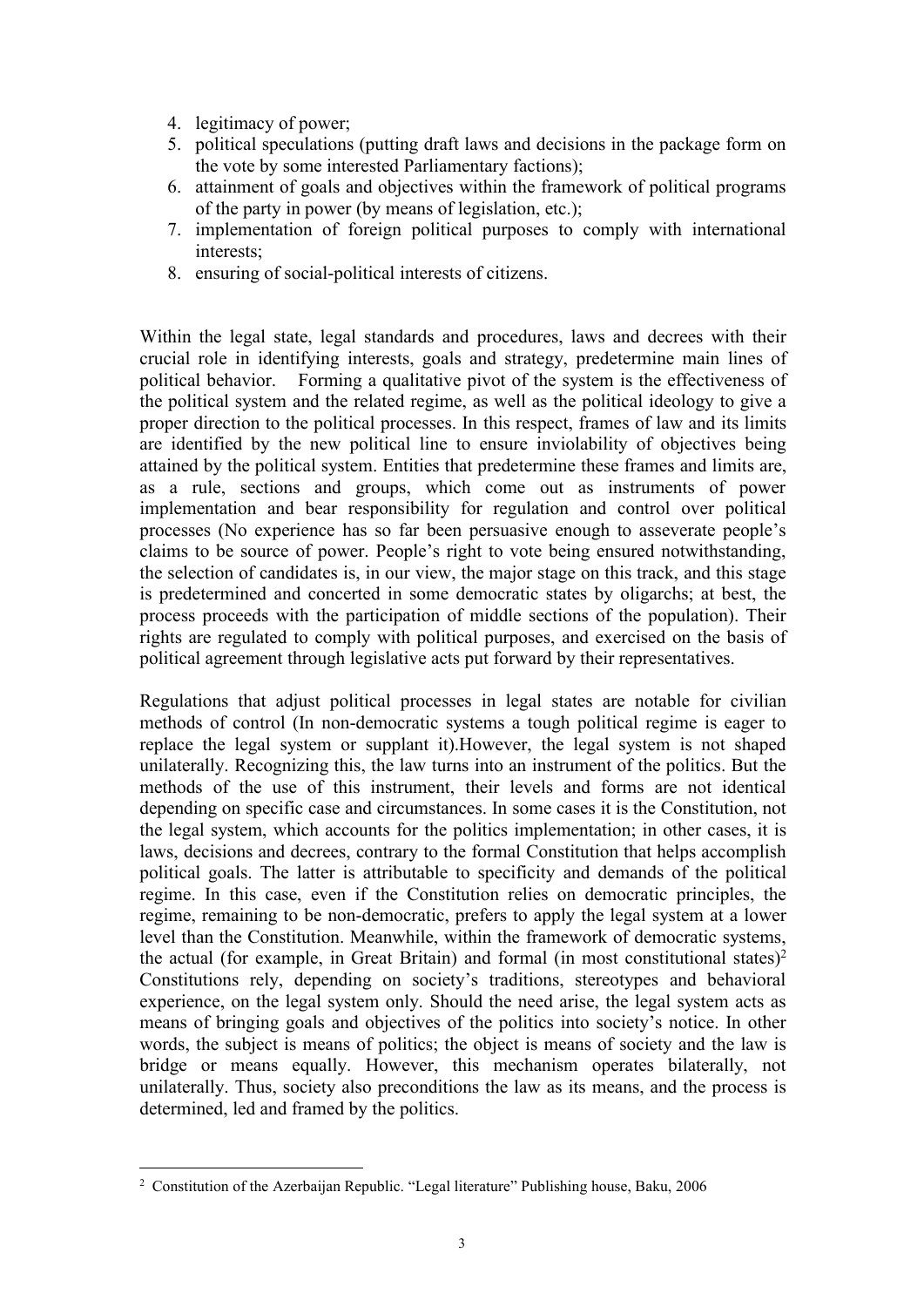Ideally, the legal system is predestined to present the politics at the highest possible level, however, it is rarely met with in practice (at best, it is typical for sustainable systems without hard geopolitical conditions, secured against possible threats by great powers, with small territories and populations). Even social structures with the status of legal state dispose of no ability to regulate political processes within the legal systems. As a result, control functions of the politics are performed either openly (Great Britain)<sup>[3](#page-4-0)</sup> or secretly  $(USA)^4$  $(USA)^4$ . .<br>1990 - Jan Jawa Barat, papa pada 1990 - 1990 - 1990 - 1990 - 1990 - 1990 - 1990 - 1990 - 1990 - 1990 - 1990 -<br>1990 - 1990 - 1990 - 1990 - 1990 - 1990 - 1990 - 1990 - 1990 - 1990 - 1990 - 1990 - 1990 - 1990 - 1990 - 1990

As viewed by Matuzov, the legal politics as manifestation of the state politics is designed to accomplish the political goal, express the political will and finally protect the social system<sup>[5](#page-4-2)</sup>. In other words, the legal politics as strategic line of political course is intended for creation of the political system to answer goals and dominant ideology of the political system.

However, concrete definition of political goals and interests in legal terms is not solely dependent upon the political will. No scientific substantiation of the process is available, so this may result in confusion, alienation of views and difference of opinions. For this reason, the legal politics as guarantor of political goals should identify social, economic and cultural needs and opportunities and concurrently comply with natural laws. Taking these two factors into no consideration, one cannot be confident in validity and effectiveness of the legal politics.

In other words, the process proceeds as follows: *political ideology*  $\rightarrow$  *legal politics*  $\rightarrow$ *social-economic system*. At the same time, the effect of *social-economic conditions → legal politics* accounts for the scientific validity of political goals and conceptions.

Besides, economic and social needs of social groups contribute to the intensification of political and legal processes which give impetus to stirring up political and legal relations and lining up *society*  $\rightarrow$  *politics*  $\rightarrow$  *law* file. It is the society and social groups that may come out as initiators of programs and strategic projects. In short, political and legal systems are mutually related and predetermined within the framework of programs and strategic line.

Legal priorities prevail over the politics from programs and strategic line standpoint; as a result, the legal states come into being. Legal approaches provide for squeezing political processes into formal frames of the political system with its own political-ideological goals and objectives and thus identifying levels of security of the political system, its goals and principles.

However, security of the political system and its bringing into conformity with social system and regional and global conditions calls for improvement of this system to comply with modern requirements. Hence, there is the necessity of protecting fundamentals of the system, so this problem is solvable through the mediation of the legal system. Improvement of the political system (democratization, liberalization, socialization, etc.) starts with actual changes in social life; then these changes find their parallel in appropriate laws and constitutions; as a consequence, the political system changes. That's why some researchers put forward an idea that the law

<span id="page-4-0"></span><sup>&</sup>lt;sup>3</sup> Chirkin V. Y. Constitutional Right of Foreign Countries. – B. Digesta, 2000, 724 p., 507 p.

<span id="page-4-1"></span><sup>4</sup> Ibid, p. 420-446

<span id="page-4-2"></span><sup>5</sup> Political Science for Lawyers. Ed. by Prof. N. I. Matuzov and Prof. A. V.Malko. – M., 1999, p. 128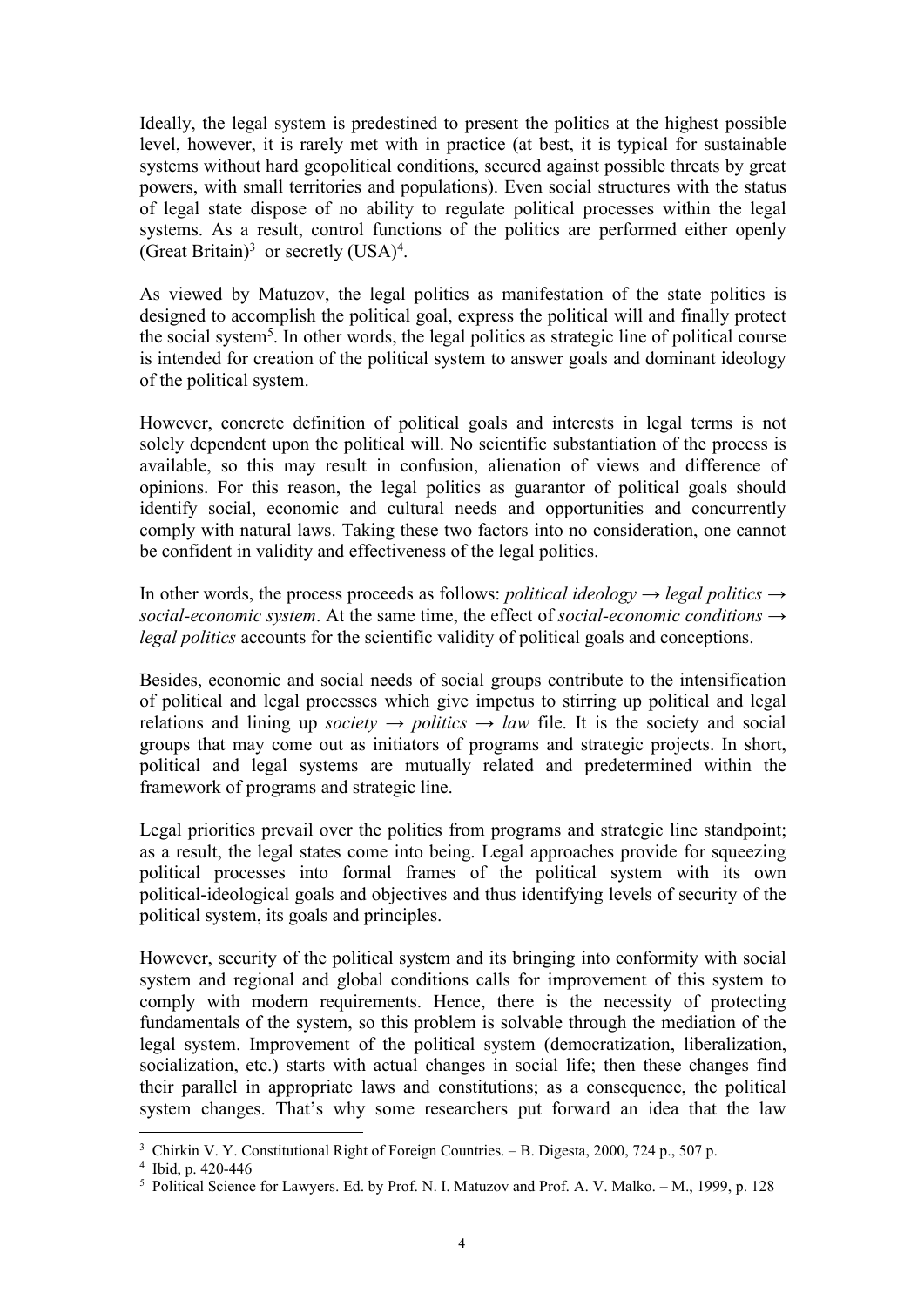predetermines the politics [6](#page-5-0) . Still, one cannot forget that democratization and liberalization processes (both in political and economical terms) take place on the basis of strategic line, appropriate agreement and concessions of the ruling regime, other political actors, both internal and external. Reforms of political institutions evolve into changes in the law. Otherwise, no accomplishment of this goal is feasible, i.e. concretization of political principles in legal terms is accompanied by intensification of the process as a whole.

It should be noted that this process does not proceed serenely, since one political process comes into collision with another differently-minded process. Thus, a governmental crisis that broke out as a result of certain political processes blocks up adoption of laws or amendments hereto, while this process is to proceed unceasingly in legally and politically developed countries. The point is that every new stage in the development of state, society, economy, social sphere, etc. necessitates appropriate changes in the sphere of law. No transition to the new stage is feasible without the said changes and amendments. If the adoption process is drawn out at the legislative power (owing to the crisis the work of a body in charge of the preparation of package of proposals is suspended), the stagnation penetrates into other spheres as well and, as a result, all the political, economic, and legal systems suffer crisis. Specifically, the crisis breaks out in the sphere of international relations as well. Process of preparation and conclusion of agreements is suspended, political trust in the government decreases, all the subjects, political, economic, legal, are waiting.

To operate the political system, it is essential to adopt laws, ratify previously agreed arrangements, etc. The law is intended to protect the political system, related processes and activities against disorder; create necessary conditions for effective activity, sustainability and development of the political system. Division of powers aims to consolidate the political system, the state as a whole, strengthen political institutions, etc.

Processes going on in the social sphere find their parallel at the international arena. It is great powers or a group of states acting as subjects that set goals and create an appropriate legal system to serve them. Other states have to stick to these principles and behave to comply with the related legal system. Exceeding these limits are dominant forces acting as the subjects above.

The international law is predetermined by the global security. However, the global security comes out as continuation or derivative of local and regional security of leading powers.An eloquent testimony to this is the fact that the said law is based upon domestic and regional values of the states mentioned above. For this reason, when exploring sources of the law, it would be wrong to construe local, regional and global security systems and their standards out of touch from each other, as marginal systems. Elements of these systems, depending upon importance or insignificance of the problem, are mostly identical. In order to solve their national security problems (political, military, ideological, economic, cultural, etc.), the states are in need of not only local conditions and opportunities but also regional and global environment and standards to secureit – the sound legal system. That said, issues of this sort go back not only to the local security system but also reach elements of regional security. At

<span id="page-5-0"></span><sup>6</sup> Druri. Op. cit., p. 213